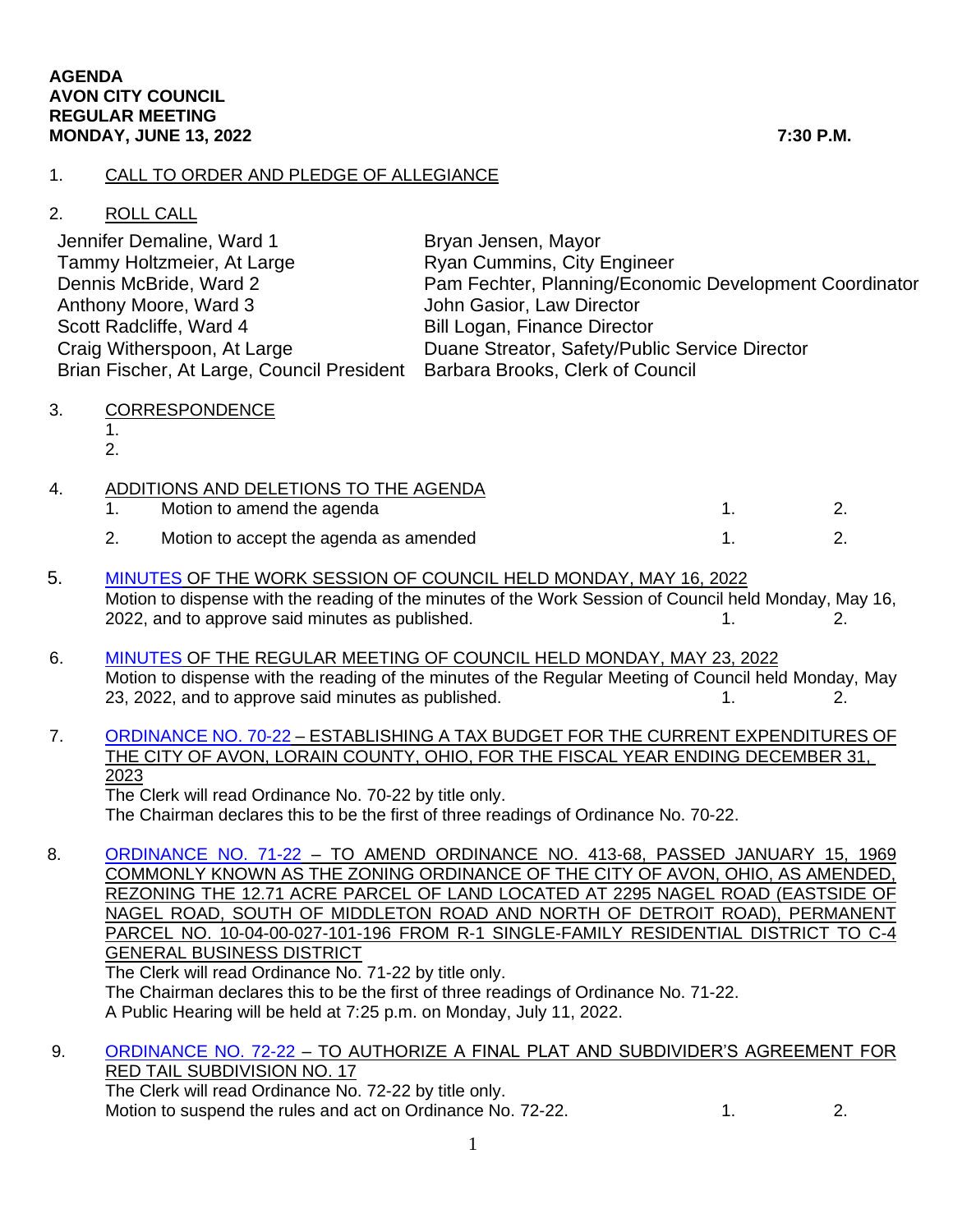|     | Motion to adopt Ordinance No. 72-22.                                                                                                                                                                                                                                                                                                                               | 1. | 2. |
|-----|--------------------------------------------------------------------------------------------------------------------------------------------------------------------------------------------------------------------------------------------------------------------------------------------------------------------------------------------------------------------|----|----|
| 10. | ORDINANCE NO. 73-22 - ACCEPTING THE INSURANCE PROPOSAL SUBMITTED BY ARTHUR J.<br>GALLAGHER & CO.<br>The Clerk will read Ordinance No. 73-22 by title only.                                                                                                                                                                                                         |    |    |
|     | Motion to suspend the rules and act on Ordinance No. 73-22.                                                                                                                                                                                                                                                                                                        | 1. | 2. |
|     | Motion to adopt Ordinance No. 73-22.                                                                                                                                                                                                                                                                                                                               | 1. | 2. |
| 11. | ORDINANCE NO. 74-22 - TO AWARD THE BID FOR THE 2022 AVON PAVEMENT MARKING<br><b>PROGRAM</b>                                                                                                                                                                                                                                                                        |    |    |
|     | The Clerk will read Ordinance No. 74-22 by title only.<br>Motion to suspend the rules and act on Ordinance No. 74-22.                                                                                                                                                                                                                                              | 1. | 2. |
|     | Motion to adopt Ordinance No. 74-22.                                                                                                                                                                                                                                                                                                                               | 1. | 2. |
| 12. | ORDINANCE NO. 75-22 - AUTHORIZING THE MAYOR TO TAKE ALL ACTIONS NECESSARY TO<br>ACCEPT THE NORTHEAST OHIO PUBLIC ENERGY COUNCL (NOPEC) ENERGIZED COMMUNITY                                                                                                                                                                                                         |    |    |
|     | GRANT(S)<br>The Clerk will read Ordinance No. 75-22 by title only.                                                                                                                                                                                                                                                                                                 |    |    |
|     | Motion to suspend the rules and act on Ordinance No. 75-22.                                                                                                                                                                                                                                                                                                        | 1. | 2. |
|     | Motion to adopt Ordinance No.75-22.                                                                                                                                                                                                                                                                                                                                | 1. | 2. |
| 13. | ORDINANCE NO. 76-22 - TO ACCEPT PUBLIC IMPROVEMENTS CONSTRUCTED BY MERIDIAN<br>CONSTRUCTION & DESIGN, INC. LOCATED IN THE RIGHT OF WAY ACROSS THE FRONTAGE<br>AT 31880 MILLS ROAD                                                                                                                                                                                  |    |    |
|     | The Clerk will read Ordinance No. 76-22 by title only.<br>Motion to suspend the rules and act on Ordinance No. 76-22.                                                                                                                                                                                                                                              | 1. | 2. |
|     | Motion to adopt Ordinance No.76-22.                                                                                                                                                                                                                                                                                                                                | 1. | 2. |
| 14. | ORDINANCE NO. 77-22 - TO AMEND SECTION 277.02 OF CODIFIED ORDINANCES OF THE CITY<br>OF AVON CONCERNING COMPENSATION FOR MEMBERS OF THE TREE COMMISSION                                                                                                                                                                                                             |    |    |
|     | The Clerk will read Ordinance No. 77-22 by title only.<br>Motion to suspend the rules and act on Ordinance No. 77-22.                                                                                                                                                                                                                                              | 1. | 2. |
|     | Motion to adopt Ordinance No.77-22.                                                                                                                                                                                                                                                                                                                                | 1. | 2. |
| 15. | ORDINANCE NO. 78-22 - ESTABLISHING A TEMPORARY MORATORIUM ON THE KEEPING OF ANY<br>NEW LIVESTOCK, THE KEEPING OF ANY NEW EQUINE AND FUR-BEARING ANIMALS, THE<br>PERFORMANCE OF NEW POULTRY HUSBANDRY AS PART OF FARM USE WITHIN THE R-1<br>SINGLE-FAMILY AND R-3 MULTI-FAMILY RESIDENTIAL ZONES AS ADDRESSED IN PART 12 OF<br>THE CITY OF AVON CODIFIED ORDINANCES |    |    |
|     | The Clerk will read Ordinance No. 78-22 by title only.<br>Motion to suspend the rules and act on Ordinance No. 78-22.                                                                                                                                                                                                                                              | 1. | 2. |
|     | Motion to adopt Ordinance No.78-22.                                                                                                                                                                                                                                                                                                                                | 1. | 2. |
| 16. | RESOLUTION NO. R-21-22 - REQUESTING THAT THE COUNTY AUDITOR, PURSUANT TO OHIO<br>REVISED CODE SECTION 5705.03, CERTIFY TO THE CITY OF AVON THE TOTAL CURRENT TAX<br>VALUATION OF THE CITY OF AVON HAVING TERRITORY LOCATED IN LORAIN COUNTY AND THE                                                                                                                |    |    |

DOLLAR AMOUNT OF REVENUE THAT WOULD BE GENERATED BY A 1.90 MILL RENEWAL LEVY FOR STREET MAINTENANCE AND REPAIRS